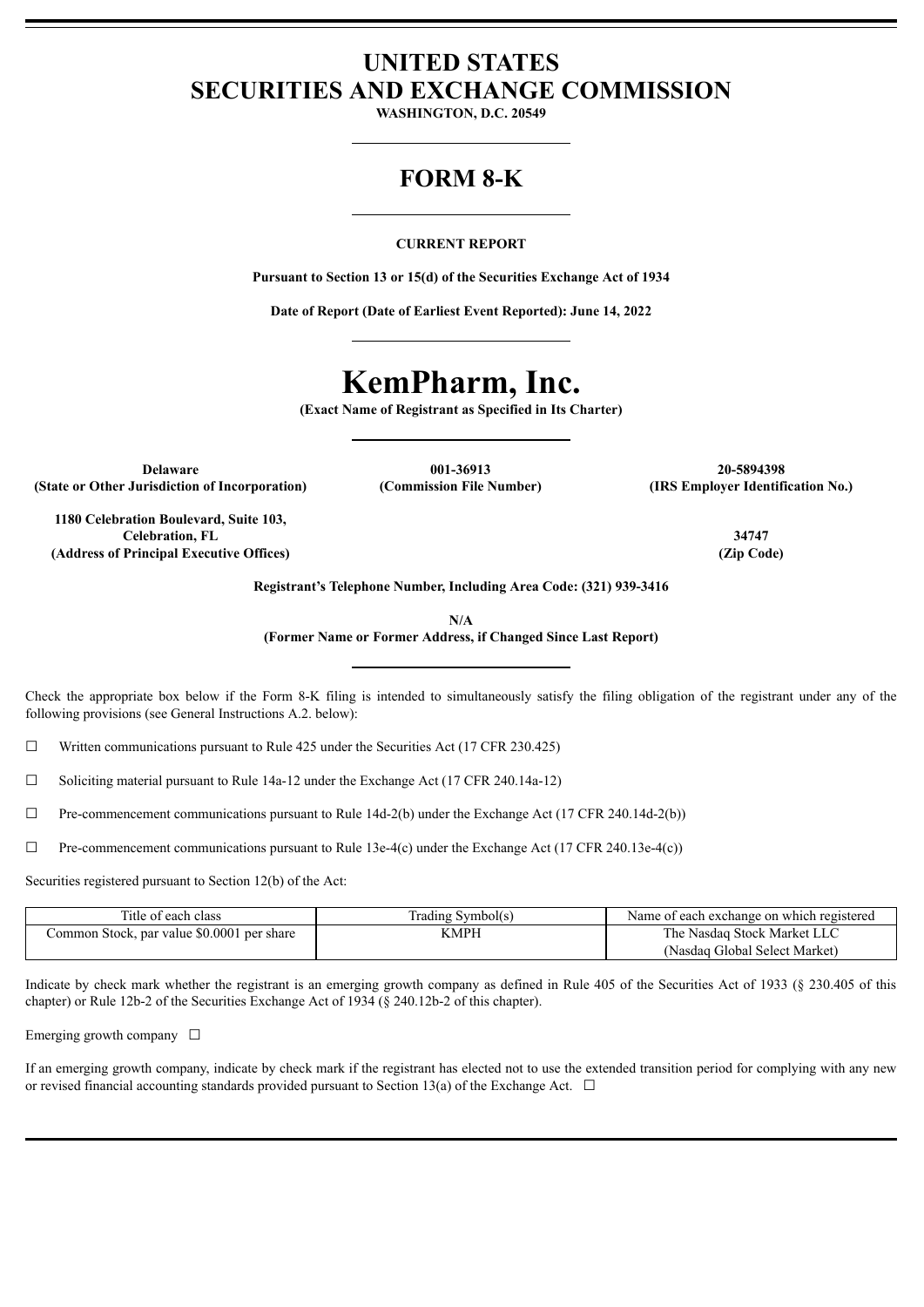#### **Item 4.01 Change in Registrant's Certifying Accountant.**

On June 14, 2022, the Audit Committee (the "Committee") of the Board of Directors of KemPharm, Inc. (the "Company") approved the engagement of Ernst & Young LLP ("EY") as the Company's independent registered public accounting firm, effective immediately. On the same date, the Committee dismissed RSM US LLP ("RSM") as the Company's independent registered public accounting firm, effective immediately.

The reports of RSM on the consolidated financial statements of the Company for the fiscal years ended December 31, 2021 and December 31, 2020 did not contain an adverse opinion or a disclaimer of opinion and were not qualified or modified as to uncertainty, audit scope or accounting principles.

During the fiscal years ended December 31, 2021 and December 31, 2020 and the subsequent interim period through June 14, 2022, there were no "disagreements" (as defined in Item  $304(a)(1)(iv)$  of Regulation S-K and the related instructions) between the Company and RSM on any matter of accounting principles or practices, financial statement disclosure or auditing scope or procedure, which disagreements, if not resolved to RSM's satisfaction, would have caused RSM to make reference to the subject matter of the disagreements in its reports on the consolidated financial statements for such years. During the fiscal years ended December 31, 2021 and December 31, 2020 and the subsequent interim period through June 14, 2022, there were no reportable events of the type described in Item 304(a)(1)(v) of Regulation S-K, except that, as reported in Part I, Item 4 of the Company's Quarterly Report on Form 10-Q for the quarterly period ended March 31, 2020 (the "Q1 2020 10-Q"), the Company reported a material weakness in its internal control over financial reporting during such period. As disclosed in the Q1 2020 10-Q, the Company concluded that a material weakness existed because certain controls over non-routine transactions were not designed at the appropriate level of precision to ensure the accuracy of calculations supporting nonroutine transactions, and this control deficiency created a reasonable possibility that a material misstatement would not be prevented or detected in a timely manner. The Company concluded that as of December 31, 2020, its internal control over financial reporting was effective.

During the Company's two most recent years ended December 31, 2021 and December 31, 2020 and in the subsequent interim period through June 14, 2022, neither the Company nor anyone on its behalf consulted EY regarding either: (i) the application of accounting principles to a specified transaction, either completed or proposed, or the type of audit opinion that might be rendered on the Company's financial statements, and neither a written report was provided to the Company nor oral advice was provided to the Company that EY concluded was an important factor considered by the Company in reaching a decision as to any accounting, auditing or financial reporting issue; or (ii) any matter that was either the subject of a disagreement or reportable event as defined in Regulation S-K, Item  $304(a)(1)(iv)$  and Item  $304(a)(1)(v)$ , respectively.

The Company provided RSM with a copy of the disclosures contained in this Form 8-K and requested that RSM furnish the Company with a letter addressed to the Securities and Exchange Commission stating whether it agrees with the statements contained herein. A copy of RSM's letter, dated June 17, 2022, is filed as Exhibit 16.1 to this Form 8-K.

#### **Item 9.01 Financial Statements and Exhibits.**

#### (d) Exhibits

| <b>Exhibit No.</b> | <b>Description</b>                                                          |
|--------------------|-----------------------------------------------------------------------------|
| 16.1               | Letter from RSM US LLP dated June 17, 2022.                                 |
| 104                | Cover Page Interactive Data File (embedded within the Inline XBRL document) |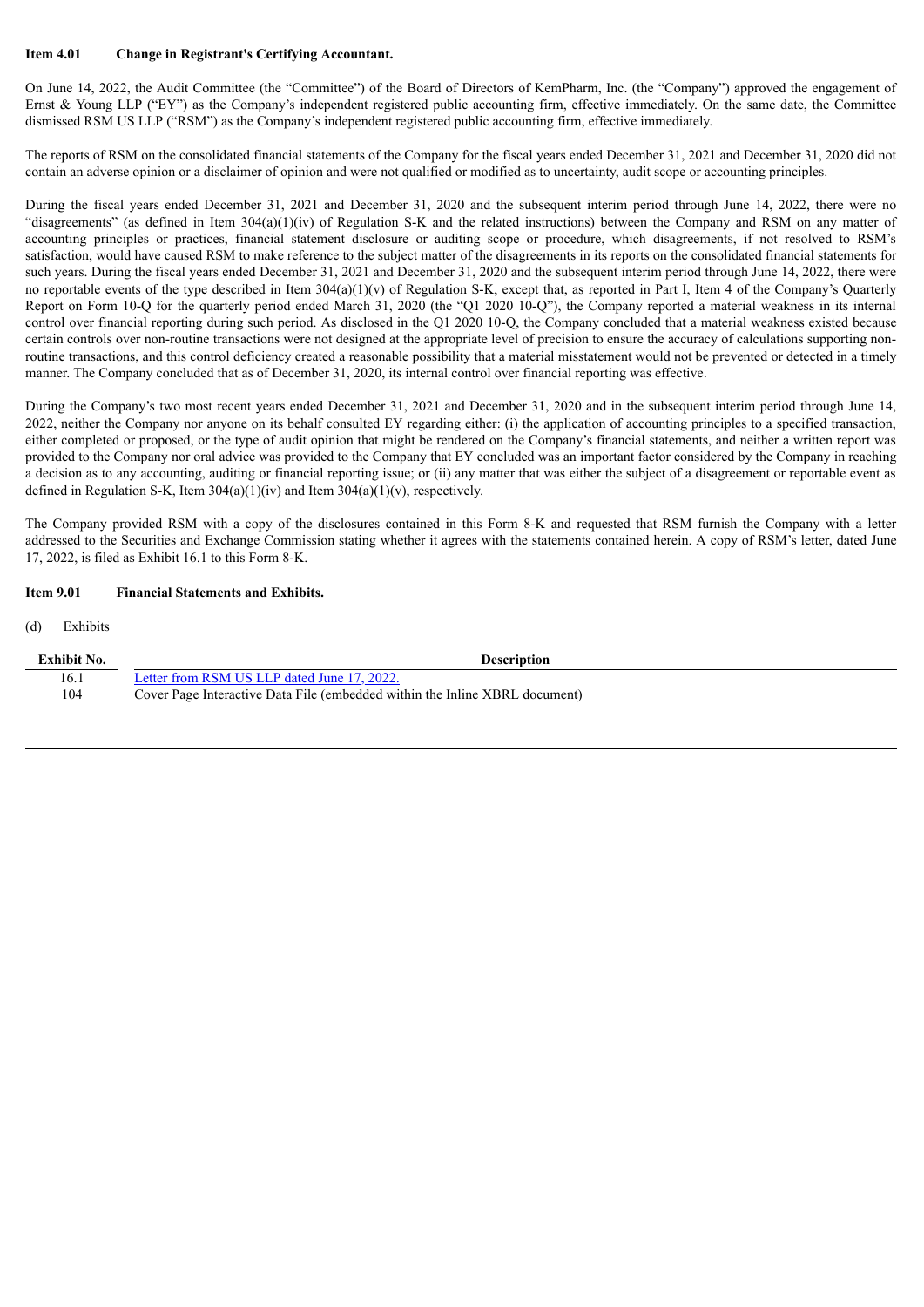### **SIGNATURES**

Pursuant to the requirements of the Securities Exchange Act of 1934, the registrant has duly caused this report to be signed on its behalf by the undersigned thereunto duly authorized.

#### **KemPharm, Inc.**

Date: June 17, 2022 By: /s/ R. LaDuane Clifton

R. LaDuane Clifton, CPA Chief Financial Officer, Secretary and Treasurer